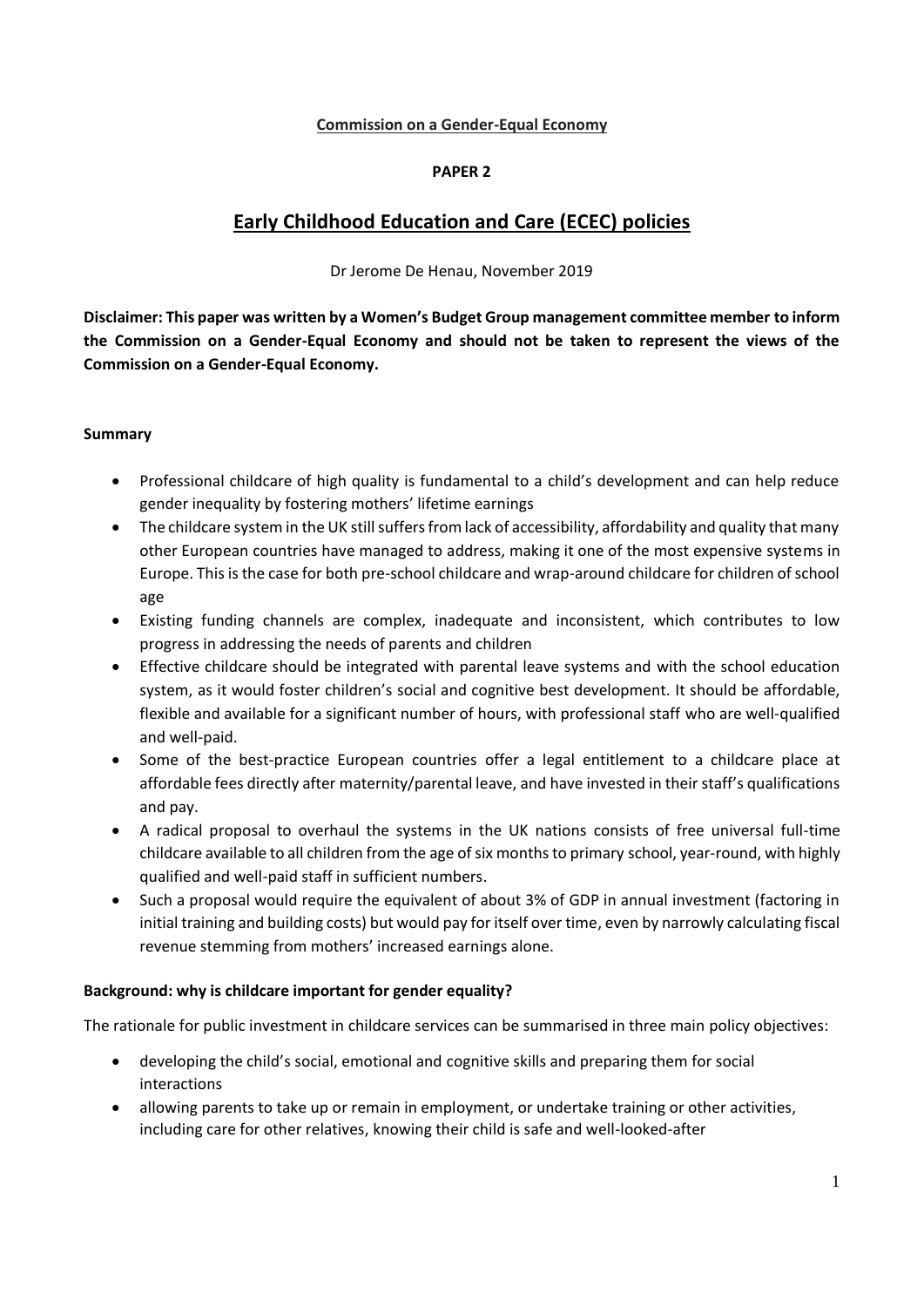• reducing social inequalities by helping disadvantaged children access high quality support but also support for their parents (social networks and parenting support)

Indirectly, childcare can help promote gender equality if it allows more mothers to obtain an adequate independent income from employment. However, by itself it does not change the gendered division of care work. Even in countries with the most developed formal childcare systems such as Norway, Denmark, Sweden and Iceland, the overwhelming majority of childcare workers are women. $<sup>1</sup>$ </sup>

Childcare services need to be considered along with other work-care balancing measures, including reduced full-time working week and parental leaves. Given that other policy briefings for the Commission on a Gender-Equal Economy have developed the arguments on the balance of paid and unpaid care and work for parents<sup>2</sup>, this briefing will focus on the funding and provision of childcare and early education services to children before they enter compulsory education (and briefly discuss wrap-around school childcare).

## **What would a childcare system in a gender-equal economy look like?**

An effective and sustainable childcare system that works for children, parents and society at large should have the following features:

- **Integrated** with parental leave schemes and school education (wrap-around childcare), available from a very young age, ideally from six months onwards to overlap slightly with adequate parental leave and to ensure a smooth transition, all the way to entry into primary school (and around primary school schedules), with a gradual developmental approach tailored to the needs of each child.
- **High-quality**: Professional training of childcare workers and equivalent pay to that found in compulsory education. Facilities should offer a safe and stimulating environment, fostering play-based learning with a mixture of child-initiated and practitioner-initiated activities. The quality of childcare is both structural (safety, staffing) and in the process of care-giving (the quality of the relationship between the carer and the child is one of the most important factors of such success). High qualifications of staff and low child/staff ratios are important factors in achieving high quality.
- **Flexible** without being too individualistic: a good number of hours per week (30 hours is not detrimental to children's social, cognitive and emotional development provided it is of high quality)
- **Affordable**: Childcare should be free at the point of use, or at the very least, attract very low fees, even for higher-income families. Free childcare would enable more take-up by lower-income families who are often least likely to rely on non-parental childcare, even when subsidised, as it would overcome administrative burdens, including social stigma in having to go through a form of means-testing.
- **Tax-funded**: given that childcare, like school education, benefits society at large, not just the children or their parents, the state should use its general funding means (taxation) in the same way as it does for school education. The 'progressivity' of contributions towards childcare costs is achieved through the

<sup>&</sup>lt;sup>1</sup> See Workforce profiles in ECEC in Europe a[t http://www.seepro.eu/English/Home.htm](http://www.seepro.eu/English/Home.htm)

<sup>&</sup>lt;sup>2</sup> See Martin, A and E. Scurrah (2019) Reclaiming Women's Time: Achieving Gender-Equality in a World with Less Work. New Economics Foundation<https://wbg.org.uk/wp-content/uploads/2019/08/Reclaiming-Womens-Time-paper.pdf> and Fisher, D. (2019) Caring inequality in UK politics and policy [https://wbg.org.uk/wp](https://wbg.org.uk/wp-content/uploads/2019/08/Inequality-in-caring-Duncan-Fisher.pdf)[content/uploads/2019/08/Inequality-in-caring-Duncan-Fisher.pdf](https://wbg.org.uk/wp-content/uploads/2019/08/Inequality-in-caring-Duncan-Fisher.pdf)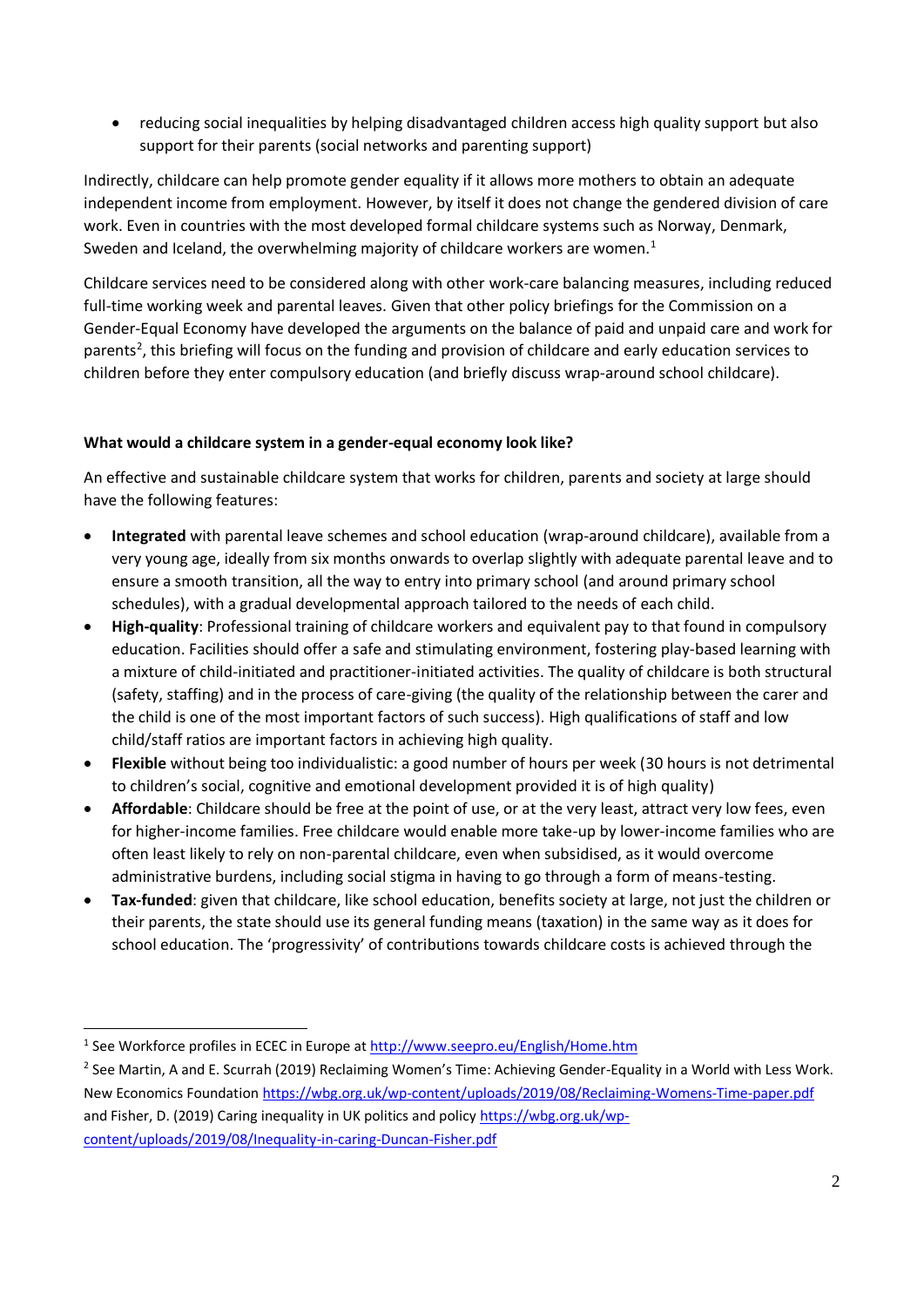progressivity of the income tax system, rather than by creating complicated reduced fees for children of low-income parents.

#### **The problems in the current system of childcare in the UK**

The childcare systems in all four nations of the UK suffer the same broad problems of affordability, accessibility and quality with large local variations.

Starting with **affordability**, childcare costs are among the highest in the OECD, even after public subsidies, except for some lone mothers on low-income.<sup>3</sup> As a result, most places are taken up on a part-time basis with parents in the UK – along with those in the Netherlands and Ireland – using formal childcare settings for the shortest hours per week in Europe<sup>4</sup>. In 2019, average full-time (50 hours per week) childcare fees in Great Britain were about £230 for a two-year old (and more than £300 in London). For after-school clubs (at about 15 hours per week), the average was £57 per week during the school term.<sup>5</sup>

Public subsidies are patchy and complex. Three funding channels are available: the first two are demand-side oriented (cash support to parents) and the third is supply-side oriented (direct subsidies to providers):

- **Childcare element in Universal Credit** (formerly childcare element of the Working Tax Credit): Families on a low income who are eligible for childcare support can receive up to 85% of a maximum weekly childcare fee. The subsidy is limited to two children and the maximum fees per week that are eligible have remained the same in nominal terms for the last 15 years (£175 for one child and £300 for two children) despite childcare fees rising faster than inflation. More generally, this form of means-tested benefits creates a perverse effect of disincentivising mothers in a couple to work full-time.
- **Tax-Free Childcare** (replaces the system of employer vouchers). The government pays £2 for every £8 paid by the family per child, for fees up to £10,000 per year. It is not available to those claiming Universal Credit (UC) (or Working Tax Credit (WTC)) and parents need to earn the equivalent of the minimum wage (National Living Wage) for at least 16 hours per week. It's not available to children where one parent earns above £100,000. As it is a relatively new system that started in April 2017, it is still early days to know about its impact, but by design it was always going to be a token amount to help with childcare costs (in effect, a maximum of 20% of costs).
- **Free childcare hours**: state subsidies (in England) to providers to offer 15 hours of free childcare to all children aged 3 and 4 and to the 40% most disadvantaged 2-year olds. On top of that, since September 2018, 15 additional hours of free childcare have been offered to children aged 3 and 4 whose parents are in employment (and earn a minimum amount). The issue here is mainly that the subsidy to providers is too low to cover adequate childcare, meaning some providers compensate by charging more on the rest of the time or for younger children. The problem is compounded with 30 hours that have to be offered for free. The logic of the policy is also unclear. The first 15 hours of free universal childcare are deemed to be for developmental/ educational purposes with an aim to prepare all children for school. The additional 15 hours are clearly for 'care' of children while their parents are at work (since it is not available to those whose parents are not in employment). Therefore, it is not clear why this 'care' supplement is offered for free for this age bracket only and not to younger children too. It also creates issues with respect to what constitutes employment (as those looking for jobs – who could benefit

<sup>&</sup>lt;sup>3</sup> OECD (2017), Starting Strong 2017, Key OECD Indicators on Early Childhood Education and Care [\(https://bit.ly/2PShj7X\)](https://bit.ly/2PShj7X)

<sup>4</sup> Eurostat database – EU-SILC data on childcare use by parents (2017[\) https://ec.europa.eu/eurostat/data/database\)](https://ec.europa.eu/eurostat/data/database)

<sup>&</sup>lt;sup>5</sup> According to the Childcare Costs Survey 2019 by the Families and Childcare Trust ([\(https://bit.ly/2NAzqvD\)](https://bit.ly/2NAzqvD)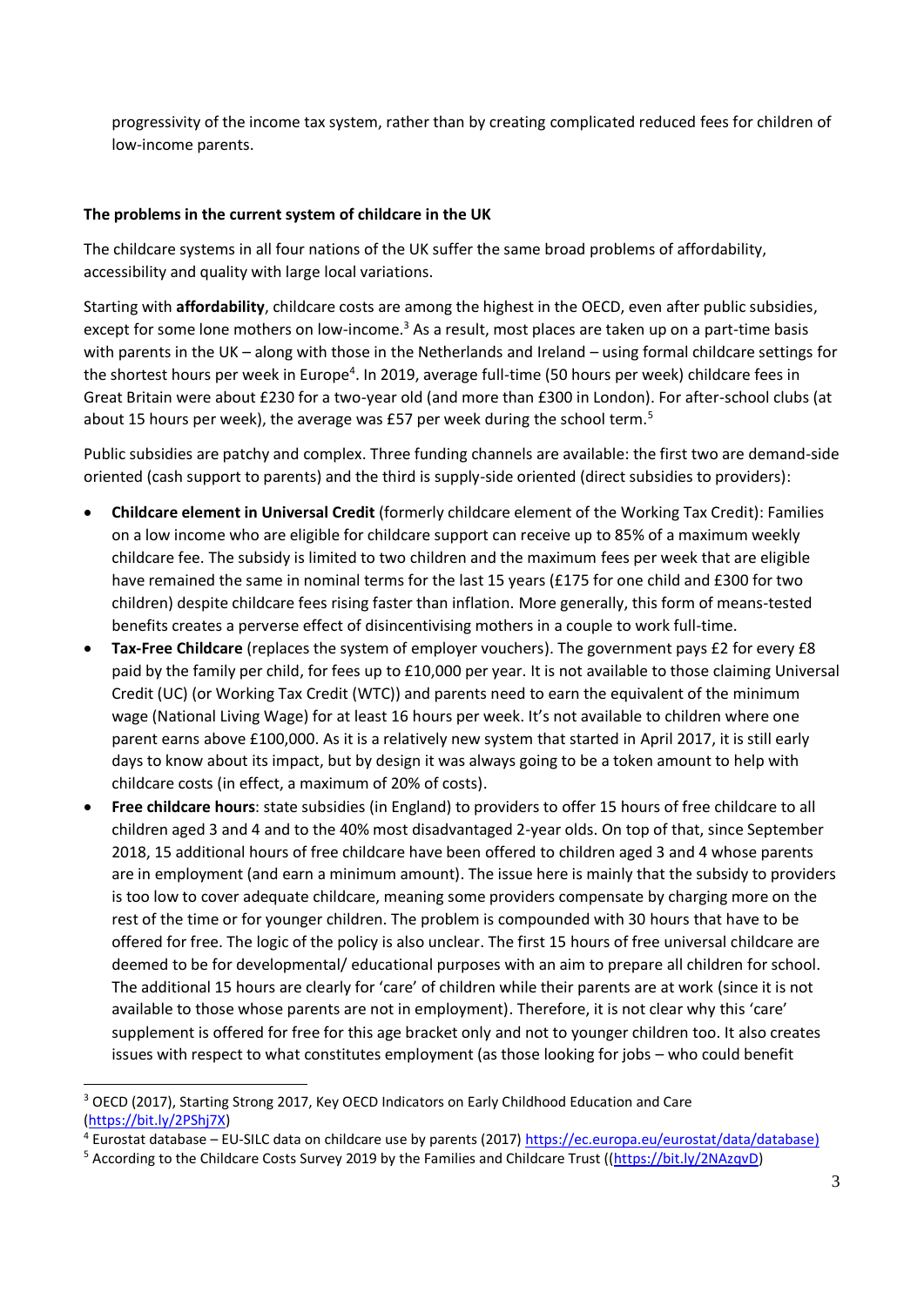greatly from childcare while going to interviews and applying for jobs – are excluded). The free offer is also limited to 38 weeks per year (during the school term – although fewer hours per week can be taken over a larger number of weeks) which limits the scope for a truly 'care-taking' approach while parents are unavailable. In Scotland the free childcare is 16 hours per week for 3 and 4 year-olds and for about 25% of 2 year-olds. From 2020-21, the free entitlement in Scotland will be for 30 hours for all 3 and 4 year-olds (not just those with working parents). Wales offers 10 hours per week free to all 3 and 4 yearolds and is piloting an extension to 30 hours (48 weeks) but only for children of that age with working parents.

In terms of **accessibility**, although opening hours can be flexible and extend to atypical patterns or long weeks, the main issue is the number of centres or childminders available to look after children. This remains below demand despite claims that creating a quasi-market in childcare at the turn of the century would make the system more efficient, with new providers responding to demand adequately. In 2019, only about 57% of local authorities had enough childcare places for parents working full-time and just one in four had enough spots for wrap-around-school childcare for those aged 5-11 or children with disabilities. Supply has improved but remains inadequate.<sup>6</sup>

The third challenge is **quality**: staff pay and qualifications are low compared to other developed childcare systems<sup>7</sup>, and this doesn't compensate for good child/staff ratios. As Butler and Rutter (2016) explain, childcare provision in maintained, public facilities (within the state school system) perform better, especially for disadvantaged children (a majority of whom attend state-maintained facilities) but quality for voluntary (non-profit) and commercial (for-profit) settings has a significant wealth gradient, with such facilities in poorer areas performing much worse.<sup>8</sup> Moreover, as evidenced by Lloyd and Potter (2014), Ofsted ratings do not capture well the indicators that matter to successful child development so that, despite a majority of childcare centres being rated by Ofsted as 'good' or 'outstanding', deeper scrutiny of the actual quality of care and development activities (using more detailed measures) showed that virtually none of the 'good' and 'outstanding' centres achieved minimum quality standards.<sup>9</sup>

## **An overview of different childcare models<sup>10</sup>**

In order to ease access to childcare the during intermediary years between end of parental leave and primary education, some countries have implemented a legal entitlement to early childhood education and care (ECEC), often to help with pre-primary school development and therefore targeting older preschool children, usually from the age of 3 onwards, accompanied with free places for between 20-29 hours per week (some, like the UK, opt for an earlier age of entry into the school system, for example). However, eight European countries have implemented a legal entitlement to formal childcare from an earlier age, directly after the end of the paid parental leave available. These are: Denmark (from 6 months old), Slovenia (from 11 months old), Sweden, Finland, Norway and Germany (all from one year old), and Estonia and Latvia (from 18 months old).

<sup>&</sup>lt;sup>6</sup> Figures from the Childcare Survey 2019 [\(https://bit.ly/2NAzqvD\)](https://bit.ly/2NAzqvD)

<sup>&</sup>lt;sup>7</sup> See Workforce profiles in ECEC in Europe a[t http://www.seepro.eu/English/Home.htm](http://www.seepro.eu/English/Home.htm)

<sup>8</sup> Butler, A. And Rutter, J. (2016) 'Creating and anti-poverty childcare system', report for the Joseph Rowntree Foundation, January [\(https://bit.ly/1nxG08q\)](https://bit.ly/1nxG08q)

<sup>&</sup>lt;sup>9</sup> Lloyd and Potter (2014), cited in Butler and Rutter (2016), ibid.

<sup>&</sup>lt;sup>10</sup> Data in this section mostly comes from the 2019 Eurydice report on Key Data on Early childhood Education and Care in Europe [\(https://bit.ly/2NDHBb3\)](https://bit.ly/2NDHBb3)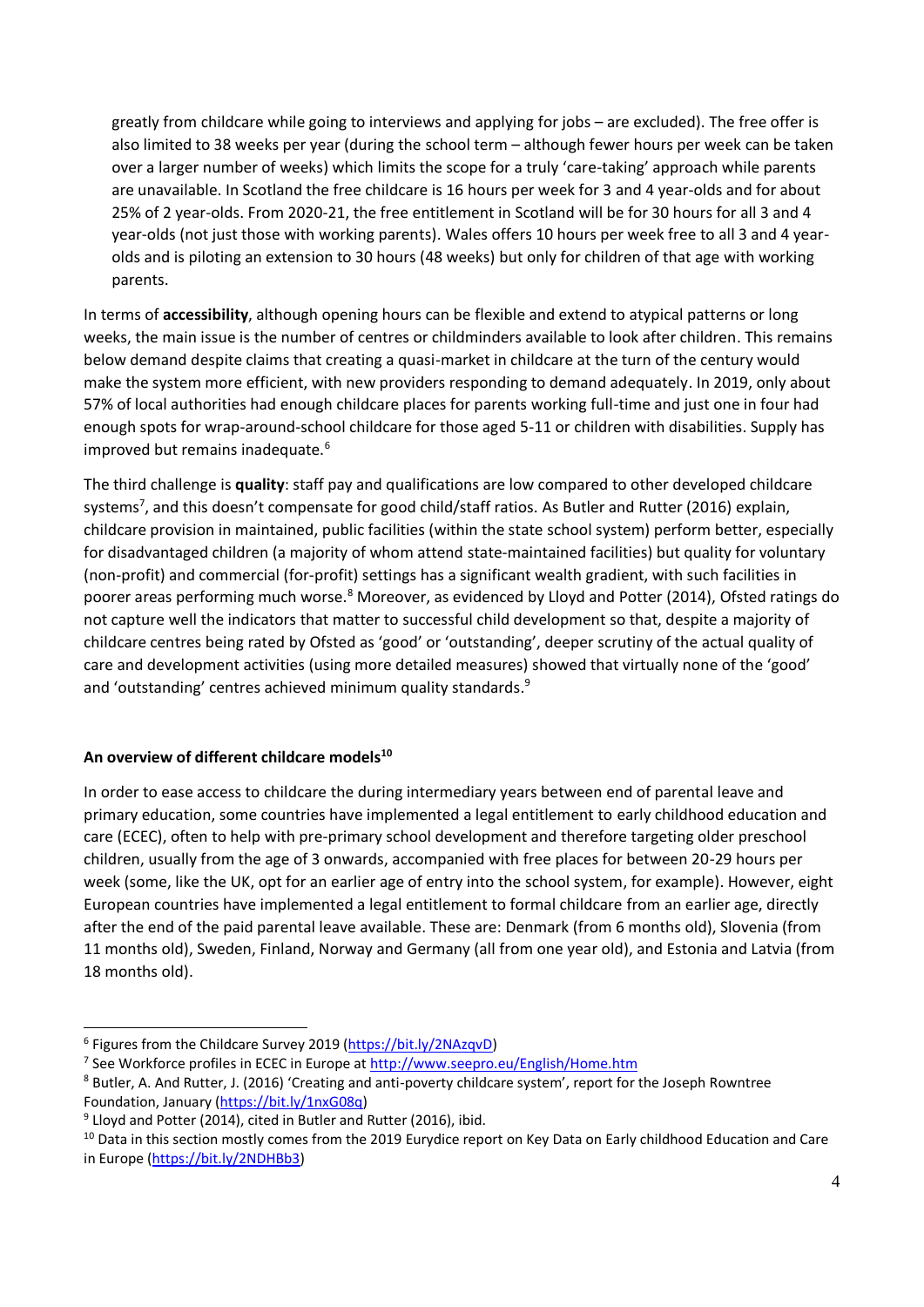Most families have to pay fees for ECEC in most countries, though a significant number of countries offer free places for all children aged 3 or above for a significant number of hours (mostly 25-30 hours). In the earlier years, fees are often subsidised by level of income. Latvia is the only country that offers a legal entitlement to childcare (from 18 months of age) that is also free of charge. Ireland, the Netherlands, the UK and Switzerland are the countries which charge the most expensive fees to parents of young pre-school children, although some subsidies are available for low-income parents.

Only seven countries have no 'childcare gap', that is, the time difference between the end of parental leave (including maternity or paternity leave) and the start of the period of childcare entitlement (subsidised though not necessarily free). These are Denmark, Germany, Estonia, Finland, Norway, Sweden, and Slovenia. Latvia has also no childcare gap but the parental leave is less well compensated. Table A1 in the appendix summarises the main features of these countries' systems as good practice examples (including Latvia and Iceland but not Finland). Finland is an exception. It offers a choice for parents between formal childcare (a legally entitled place) and a fairly generous home care allowance (mostly taken up by the mother) for up to three years.<sup>11</sup> As a result, the enrolment of young children in formal childcare is not particularly high compared to the other countries that don't have any childcare gap. We therefore exclude Finland from this analysis as the focus is on those countries that have successfully managed to enrol a significant number of children under 3 in non-parental formal ECEC provision. We have also added Iceland because despite a lack of legal entitlement to childcare after parental leave, de facto most children attend a publicly subsidised (low-fee) childcare place shortly after it.

Figure 1 shows the enrolment rate in childcare by age of the child in selected countries that offer generous provision, i.e. those examined in more detail in the appendix table, as well as Scotland (representative of the UK as the only nation for which data was available by year of age), and Flanders (a region in Belgium). Flanders offers highly subsidised childcare provision from an early age (directly after a short maternity leave of about three months), though no guarantee until the age of 2.5 years from which childcare becomes free (and education-related), with about 30 hours per week. Belgium as a whole offers an example of a two-tier system based on age, with subsidised (but not free) 'care-focused' places for younger preschool children (often with working parents), followed by free 'education-focused' kindergartens for all (from 3 years onwards). This type of system is also found in France, Spain, Italy and a few other countries.

Overall, the 'best practice' countries detailed in the appendix share similar characteristics:

- highly affordable provision with highly subsidised costs (often capped fees) and reduced fees for children in low-income families and/or subsequent children;
- high qualification levels of a significant proportion of staff;
- an integrated approach to childcare and education with a unitary system that doesn't vary with the age of the child (eg same ministry in charge, unlike two-tier systems);
- centralised funding and supervision but implementation and organisation tailored to local needs.
- importance of content of developmental activities with civic teaching, fighting gender stereotypes, etc. (explicitly so in Sweden).

However, challenges also persist, mainly to do with staffing. Most countries struggle to recruit and pay adequately sufficient numbers of qualified teachers. This adds pressure to maintain low child/staff ratios, which is particularly bad in Latvia, Slovenia and Estonia. Despite universal entitlement, demand still exceeds supply (though most parents manage to find an affordable place after a while).

<sup>&</sup>lt;sup>11</sup> This ties in with its parental leave system so the discussion is covered in Fisher (2019)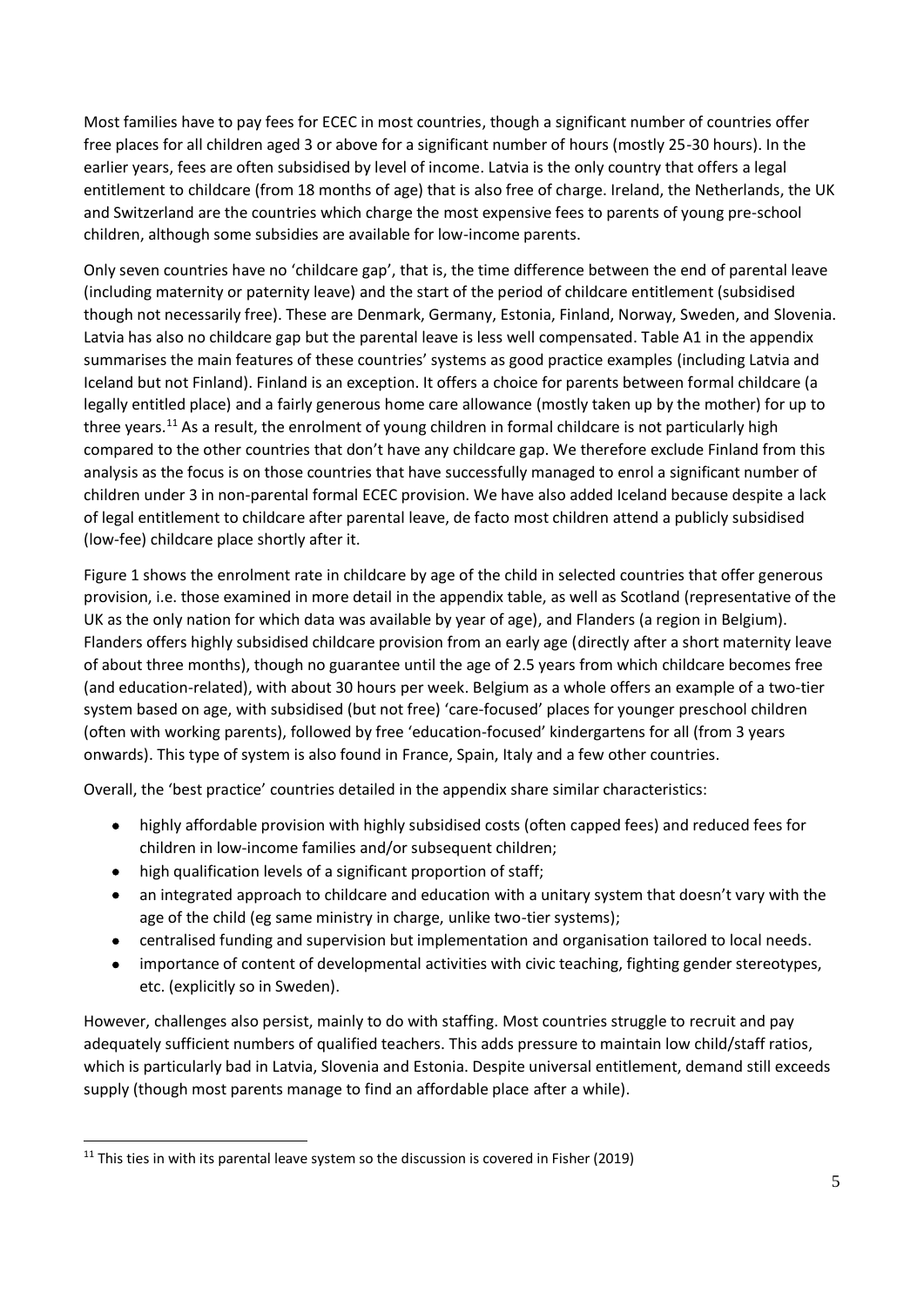Pressure on fee subsidies depends on economic cycles but most systems invest politically and have stabilised generous provision in recent years.



## **Figure 1 Enrolment rates in formal ECEC provision (centre-based and childminders) by age of child in years**

Source: Eurydice (2019) and own calculations

## **Recommendations for policy changes in the UK**

To come closer to the systems of the best-practice countries reviewed in the previous section, childcare provision in the four nations of the UK needs a radical overhaul. Provision of universal childcare of high quality should be pursued with directly subsidised places made affordable for all children after the end of their parents' leave for a significant number of hours per week, at least 30. Ideally, the system should aim for free universal access in the same way as schools, and not be limited to working parents or parents on a low income. This diverges from the practice observed in some of the Scandinavian countries but is in line with the principle of extending free education to earlier ages. Moreover, avoiding means-testing (in fee structures) would be more effective in reaching families whose children would benefit most from professional childcare services.

De Henau (2019) details a proposal of such a universal system, including significant investment in training and building of new facilities.<sup>12</sup> The main features are as follows:

- Free childcare offered year-round and on a full-time basis (De Henau models it on 40 hours but this is flexible), from the age of six months onwards.
- Staff qualification levels should increase so that about half of practitioners in direct contact with children have a Bachelor's degree level or equivalent in ECEC training, with the remainder at ECEC Alevel or equivalent (to match the structure in best-practice countries).

 $12$  See De Henau, J. (2019) 'Employment and fiscal effects of investing in universal childcare: a macro-micro simulation analysis for the UK', IKD Working Paper No. 83, March [\(https://bit.ly/2C8E8vQ\)](https://bit.ly/2C8E8vQ)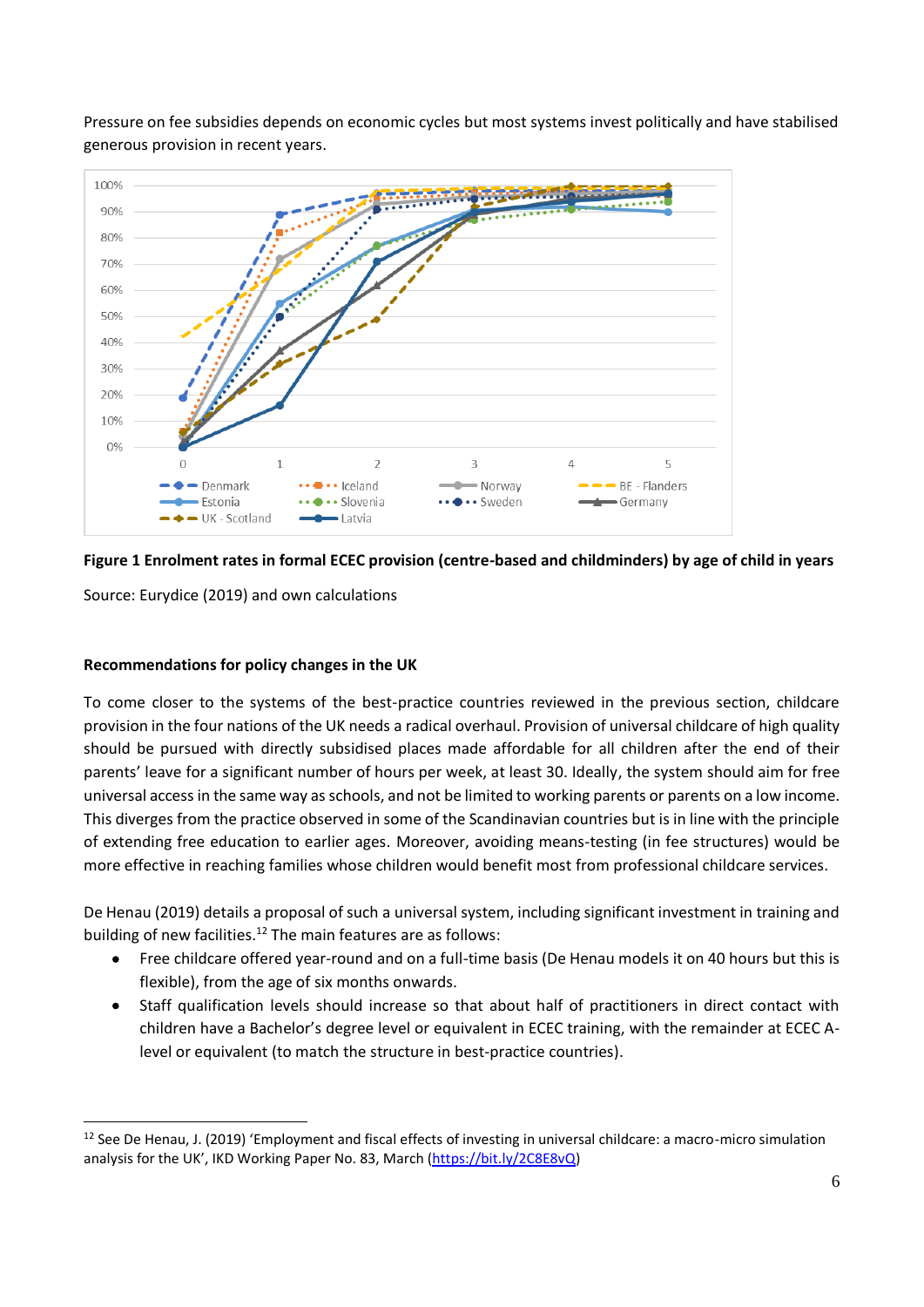- Staff pay should increase towards primary education levels to improve retention, job satisfaction and therefore quality of care to children for whom stability of the carer-child relationship is paramount.
- Demand-side subsidies would be abolished given the free universal full-time provision
- A diversity of providers could still exist (voluntary, state or commercial) though the premise is one of publicly funded, universal provision

Despite significant public annual investment needed, to the tune of dozens of billions of pounds (around 3% of GDP annually), the system would not necessarily require raising additional taxes. In a similar way to how other public investment is funded, such as physical infrastructure, this system could be funded by government borrowing, with repayments spread over future years, during which time sufficient fiscal revenue stemming from the investment will also materialise to repay the debt. This can occur through two main channels.

The first channel consists of relatively short-term (contemporaneous) fiscal effects. Additional fiscal revenue arises from increased employment in the childcare sector itself, as well as indirect and induced employment from multiplier effects. Calculations show a potential revenue recouping 75-79% of the annual gross investment when the system is in a steady state (fully implemented), factoring in initial building and training costs.

The second is a more traditional channel of looking at the longer-term effects of childcare on children's and their parents' additional earnings (and thus extra tax revenue), including other financial benefits from reduced social spending as a result of a better cared for population. Even if only considering improvements in mothers' lifetime earnings<sup>13</sup>, our calculations show that it would take between 8 and 13 years to recoup the investment in childcare (for a typical mother of two children on potential average earnings), well within the remaining working life span of first-time mothers.

This means that a free universal high-quality childcare system not only addresses all the problems experts have been agonising about, it is also self-funding.

## **Conclusion**

The UK childcare system needs a radical overhaul, as it is neither affordable nor accessible, and issues of low quality have remained problematic despite increased public investment in the sector over the last two decades. This short paper has shown how this can be achieved, given the relatively wide consensus on what constitutes an adequate system of childcare for preschool children. A brief overview of good practice countries has highlighted similar features needed that are being increasingly adopted by EU countries. As the nations of the UK are gradually moving towards expanding the free hours of childcare offered, in line with other European countries, this paper shows how a radical proposal of offering free universal childcare to all children from the age of six months, despite requiring significant public funding, would actually be selffunding over time.

 $13$  Assuming fathers' income doesn't changed as shown in Kleven H. et al. (2019) 'Child Penalties Across Countries: Evidence and Explanations', NBER ([https://www.nber.org/papers/w25524\)](https://www.nber.org/papers/w25524)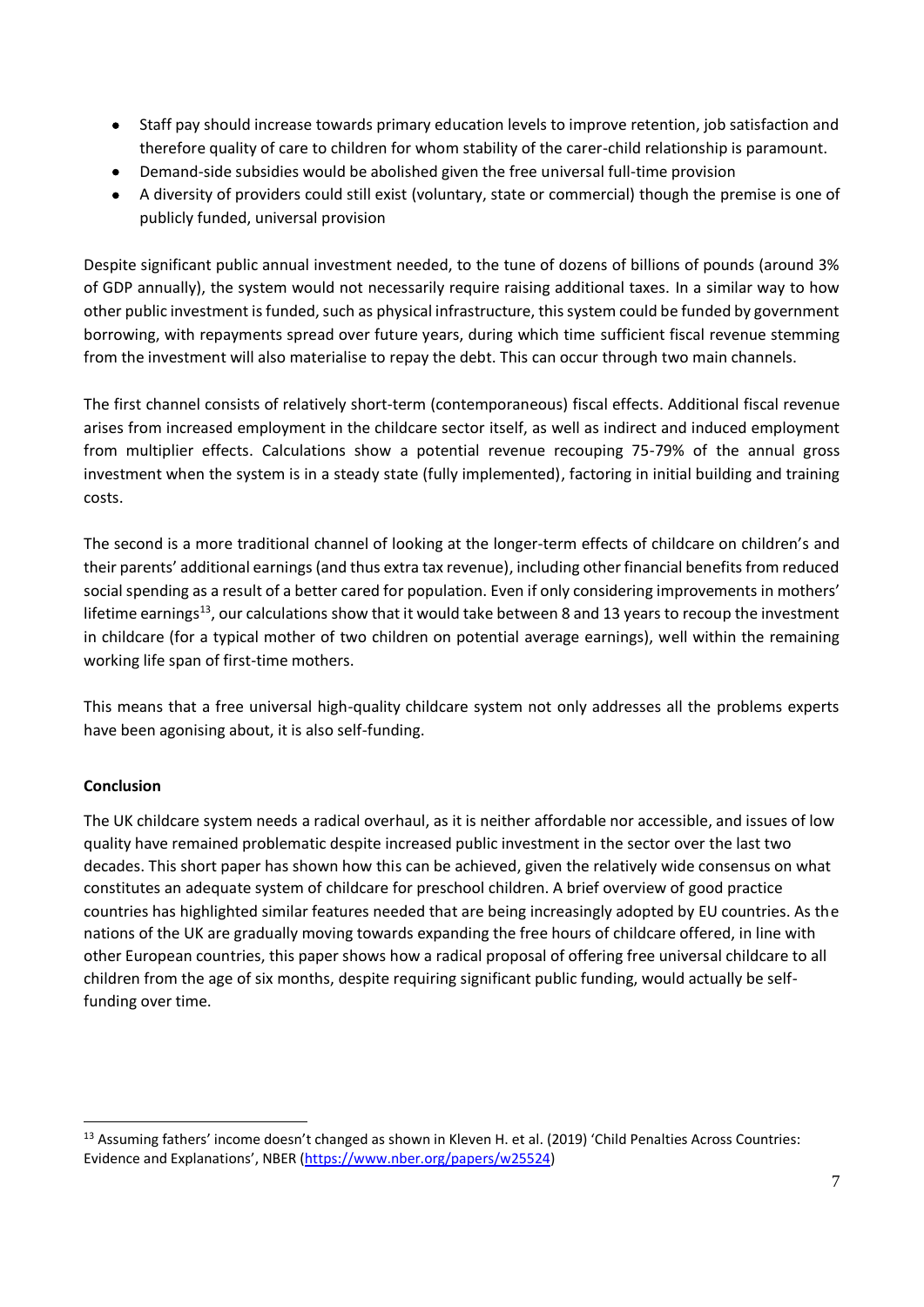## **Table A.1 Overview of childcare systems in selected EU countries**

|                | <b>Entitlement</b><br>before 3y                                                                | Costs / fees                                                                                                                                                                                     | <b>Typical duration</b>                                                                                                            | <b>Staff qualification</b>                                                                                                                           | Child/staff ratios<br>(for under 3)                                | <b>Type of setting</b>                                                                                                                          |
|----------------|------------------------------------------------------------------------------------------------|--------------------------------------------------------------------------------------------------------------------------------------------------------------------------------------------------|------------------------------------------------------------------------------------------------------------------------------------|------------------------------------------------------------------------------------------------------------------------------------------------------|--------------------------------------------------------------------|-------------------------------------------------------------------------------------------------------------------------------------------------|
| <b>Denmark</b> | Subsidised<br>place from 6<br>months                                                           | Capped at 25% of provision<br>cost; average payment is<br>9% of parental income                                                                                                                  | Mostly full-time full-day<br>(about 67% of children<br>$0-2y$ )                                                                    | 60% staff are pedagogues<br>(3.5y university) and rest<br>are assistants (secondary<br>vocational)                                                   | No national<br>regulation but<br>average 3-4<br>children per staff | Mostly publicly provided<br>$-$ majority in<br>kindergartens (age-<br>integrated) but younger<br>children in family day<br>care (about a third) |
| Sweden         | Subsidised<br>place from<br>1y since<br>2000; free<br>15h per<br>week from<br>3y since<br>2010 | Capped at 3% of parents'<br>income for 1 <sup>st</sup> child, 2% for<br>2 <sup>nd</sup> and 1% for 3 <sup>rd</sup> and free<br>for low-income; average<br>parental contribution is 7%<br>of cost | Preschools open 7-8 to<br>17-18:00 but most<br>parents pick up children<br>around 15-16:00.<br>Average duration is 33h<br>per week | Play-based learning and<br>core civic values. Staff 50-<br>50 preschool teachers<br>with 3y university and<br>nursery nurses with<br>upper secondary | No national<br>regulation about<br>4:1 in 2016                     | Age-integrated full-day<br>full-year public preschool<br>centre (only 3% in family<br>day care)                                                 |
| <b>Norway</b>  | Subsidised<br>place from<br>1 <sub>y</sub>                                                     | Capped at 6% of parent's<br>income and reduced for<br>low-income                                                                                                                                 | Full days about 41+<br>hours per week for 95%<br>children in ECEC (from<br>57% in 2000)                                            | One qualified teacher per<br>7-9 children under 3 (3y<br>university) $-$ qualified<br>teachers about 32% of<br>staff                                 | 4 children per<br>staff                                            | Integrated full-time<br>daycare centre, 50-50<br>subsidised private and<br>public                                                               |
| Iceland        | No legal<br>entitlement<br>but most<br>covered by<br>2y                                        | Varies by municipality but<br>parents pay max 25% of<br>costs                                                                                                                                    | Vast majority full-day (in<br>both FDC and DC);<br>average 37h per week                                                            | 32% pre-primary school<br>teachers (5y master); 52%<br>unskilled staff (secondary<br>school)                                                         | Average 3.2<br>children per staff                                  | Mostly public preschool<br>from 2y and gap for 1y<br>olds (25% use FDC)                                                                         |